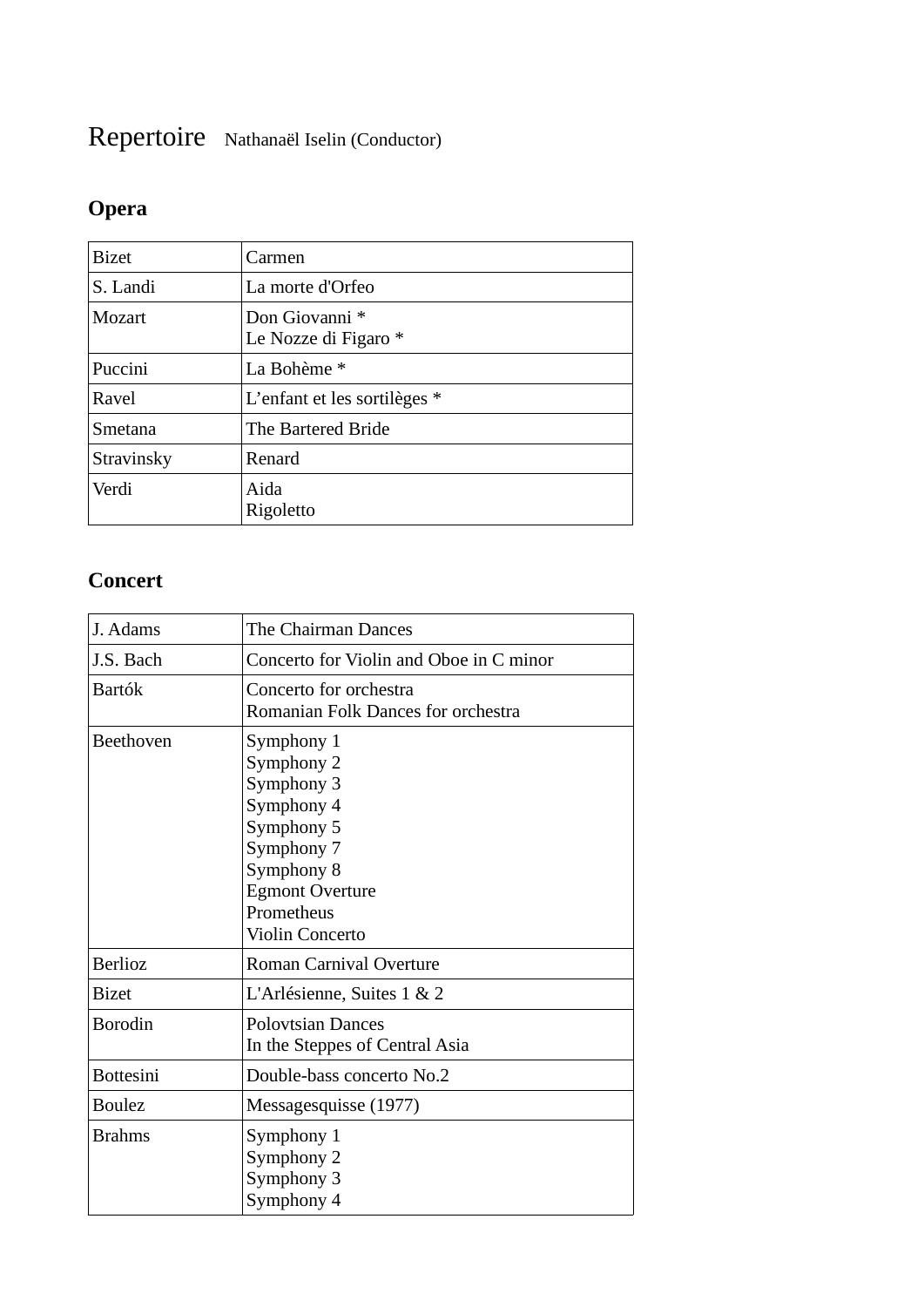|                 | <b>Violin Concerto</b><br>Akademische Festouvertüre<br>Variations on a Theme by Haydn<br><b>Hungarian Dances</b> |
|-----------------|------------------------------------------------------------------------------------------------------------------|
| S.-E. Bäck      | Decet (1972)                                                                                                     |
| C. Chaminade    | <b>Concertino for Flute</b>                                                                                      |
| Copland         | <b>Concerto for Clarinet</b>                                                                                     |
| Debussy         | Prélude à l'après-midi d'un faune<br>La Mer                                                                      |
| <b>Delibes</b>  | Pizzicato                                                                                                        |
| Donizetti       | Concertino for English Horn                                                                                      |
| Dvořák          | Symphony 8<br>Symphony 9                                                                                         |
| Elgar           | <b>Enigma Variations</b>                                                                                         |
| Enescu          | <b>Chamber Symphony</b><br>Romanian Rhapsody 1                                                                   |
| Fauré           | Pavane for orchestra                                                                                             |
| Falla           | The Three-Cornered Hat, Suite 2                                                                                  |
| J. Gade         | Tango Jalousie                                                                                                   |
| N. Gade         | Echoes of Ossian, Overture                                                                                       |
| M. Goulet       | <b>Citius Altius Fortius</b><br><b>Beach Ball</b><br><b>Symphonic Chocolates</b>                                 |
| Gounod          | Faust, Overture                                                                                                  |
| Grieg           | Piano Concerto<br>Peer Gynt, Suites 1 & 2<br><b>Holberg Suite</b>                                                |
| S. Gubaidulina  | Concerto "Glorious Percussion" (2008)                                                                            |
| <b>B.</b> Gunge | Uden titel (2001)                                                                                                |
| J. Haydn        | Symphony 83<br>Symphony 85<br>Symphony 96<br>Symphony 101<br>Symphony 104                                        |
| G. Helsted      | Decet                                                                                                            |
| Ibert           | Divertissement                                                                                                   |
| Janáček         | <b>Lachian Dances</b>                                                                                            |
| M. Lindberg     | Corrente (1992)                                                                                                  |
| Lutoslawski     | Symphony 3 (1983)                                                                                                |
| Mahler          | Symphony 1<br>Symphony 4                                                                                         |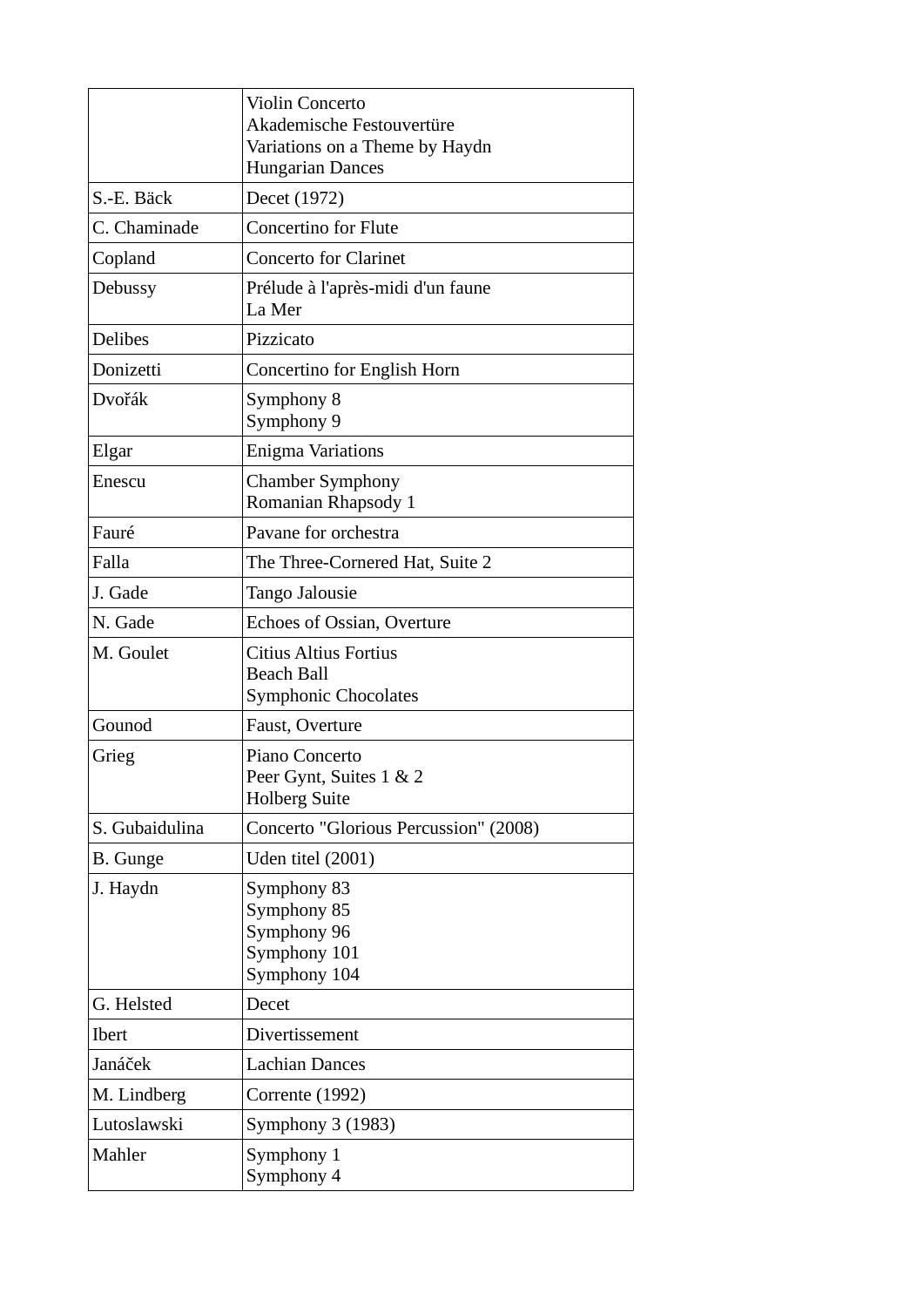| Mendelssohn     | Symphony 3<br>Symphony 4<br>A Midsummer Night's Dream                                                                                                                                                                                                                                                                                                                                                    |
|-----------------|----------------------------------------------------------------------------------------------------------------------------------------------------------------------------------------------------------------------------------------------------------------------------------------------------------------------------------------------------------------------------------------------------------|
| Moussorgsky     | Pictures at an exhibition                                                                                                                                                                                                                                                                                                                                                                                |
| Mozart          | Symphony 29<br>Symphony 31<br>Symphony 35<br>Symphony 38<br>Symphony 39<br>Symphony 40<br>Symphony 41<br>Piano Concerto 23<br><b>Clarinet Concerto</b><br><b>Oboe Concerto</b><br>Requiem<br>Don Giovanni Overture<br>Le Nozze di Figaro Overture<br>Die Zauberflöte Overture<br>La Clemenza di Tito Overture<br>Sinfonia Concertante for four winds<br>Serenade in C moll KV 388<br>Divertimento KV 138 |
| Nielsen         | Symphony 4<br><b>Clarinet Concerto</b><br><b>Maskarade Overture</b><br><b>Aladdin Suite</b>                                                                                                                                                                                                                                                                                                              |
| Offenbach       | <b>Barcarolle</b>                                                                                                                                                                                                                                                                                                                                                                                        |
| Prokofiev       | Romeo and Juliet, Suite 2<br><b>Classical Symphony</b><br>Piano Concerto 1<br>Piano Concerto 2                                                                                                                                                                                                                                                                                                           |
| Rachmaninov     | <b>Symphonic Dances</b><br>The Rock<br>Piano Concerto 2                                                                                                                                                                                                                                                                                                                                                  |
| Ravel           | Ma Mère l'Oye<br>Le Tombeau de Couperin<br>La Valse<br>Pavane pour une infante défunte<br>Gaspard de la Nuit (arr.Constant)<br>Piano Concerto in G major                                                                                                                                                                                                                                                 |
| Rimsky-Korsakov | Scheherazade                                                                                                                                                                                                                                                                                                                                                                                             |
| Rossini         | Il barbiere di Siviglia, Overture<br>La scala di seta, Overture                                                                                                                                                                                                                                                                                                                                          |
| Saint-Saëns     | Symphony 3<br>Cello Concerto 1, op33<br>Violin Concerto 3, op61<br>Introduction et Rondo Capriccioso                                                                                                                                                                                                                                                                                                     |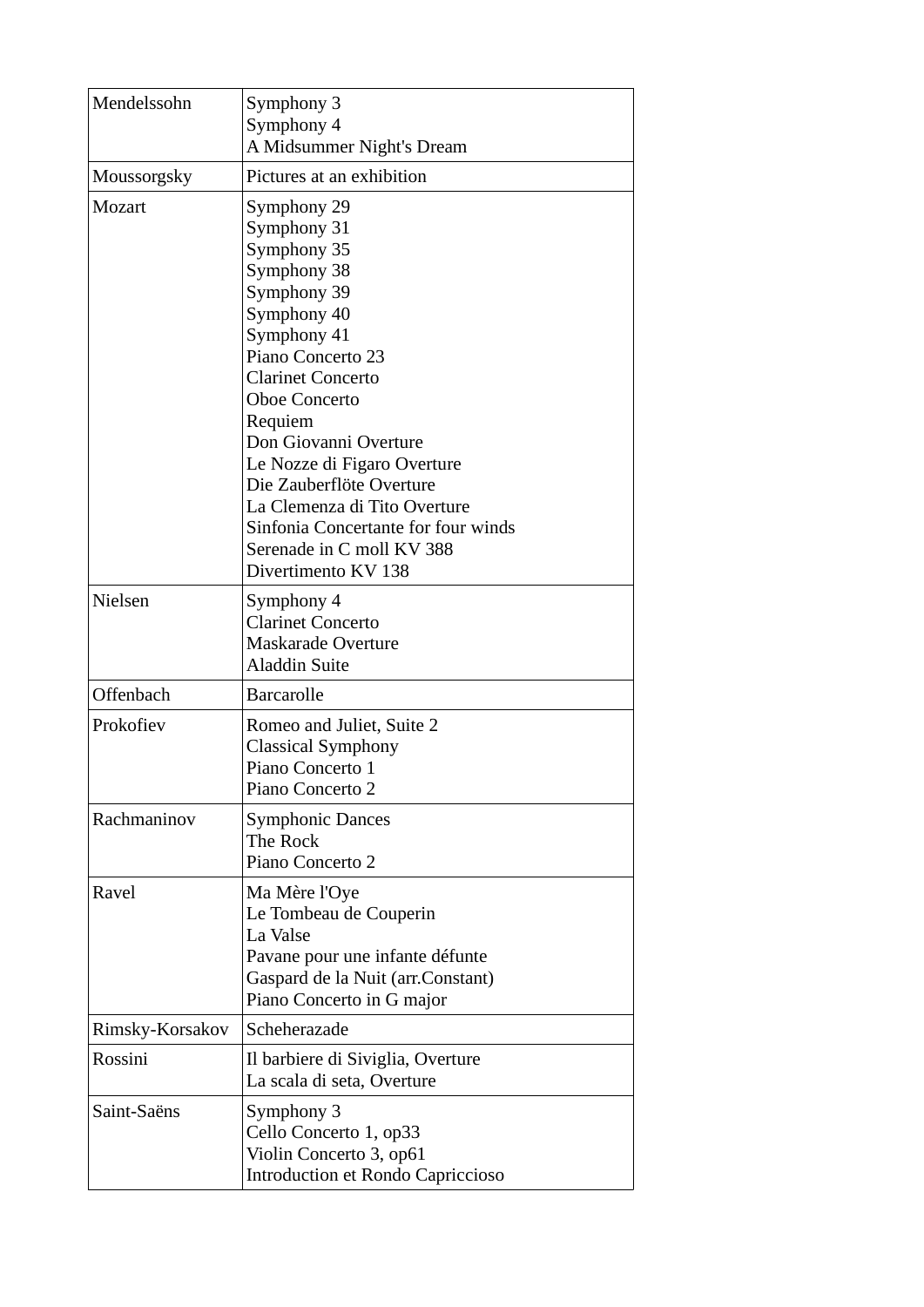| Sarasate        | Zigeunerweisen                                                                                                                                                                   |
|-----------------|----------------------------------------------------------------------------------------------------------------------------------------------------------------------------------|
| A. Schnelzer    | A Freak in Burbank (2009)                                                                                                                                                        |
| Schubert        | Symphony 8, unfinished                                                                                                                                                           |
| Schumann        | Symphony 3<br>Symphony 4<br>Piano Concerto<br>Overture, Scherzo and Finale, op52                                                                                                 |
| Schönberg       | Kammersymphonie No.1, op9                                                                                                                                                        |
| P. Sejlund      | <b>Bubbles (2010)</b>                                                                                                                                                            |
| C. Shaw         | Entr'acte                                                                                                                                                                        |
| Shostakovich    | Symphony 5<br>Symphony 9<br>Chamber Symphony op.110a<br>Piano Concerto 2<br>Cello Concerto 1                                                                                     |
| <b>Sibelius</b> | Symphony 1<br>Symphony 2<br>Symphony 3<br>Symphony 5<br><b>Violin Concerto</b><br>Pelleas and Mélisande<br>Tapiola<br><b>Valse Triste</b>                                        |
| Smetana         | <b>Doktor Faust Overture</b>                                                                                                                                                     |
| R. Strauss      | Don Juan<br><b>Four Last Songs</b>                                                                                                                                               |
| J. Strauss      | Radetzky March                                                                                                                                                                   |
| J. Strauss II   | Die Fledermaus, Overture<br>Pizzicato Polka                                                                                                                                      |
| Stravinsky      | The Firebird<br>Petrushka<br>Pulcinella Suite<br>A Soldier's Tale<br>Renard<br><b>Dumbarton Oaks</b><br>Concertino for 12 instruments<br>Octet<br>Symphonies of wind instruments |
| F.v. Suppé      | <b>Light Cavalry Overture</b>                                                                                                                                                    |
| A. Tarrodi      | Paradisfåglar II                                                                                                                                                                 |
| Tchaikovsky     | Symphony 1<br>Symphony 4<br>Symphony 5<br>Symphony 6<br>Violin Concerto                                                                                                          |